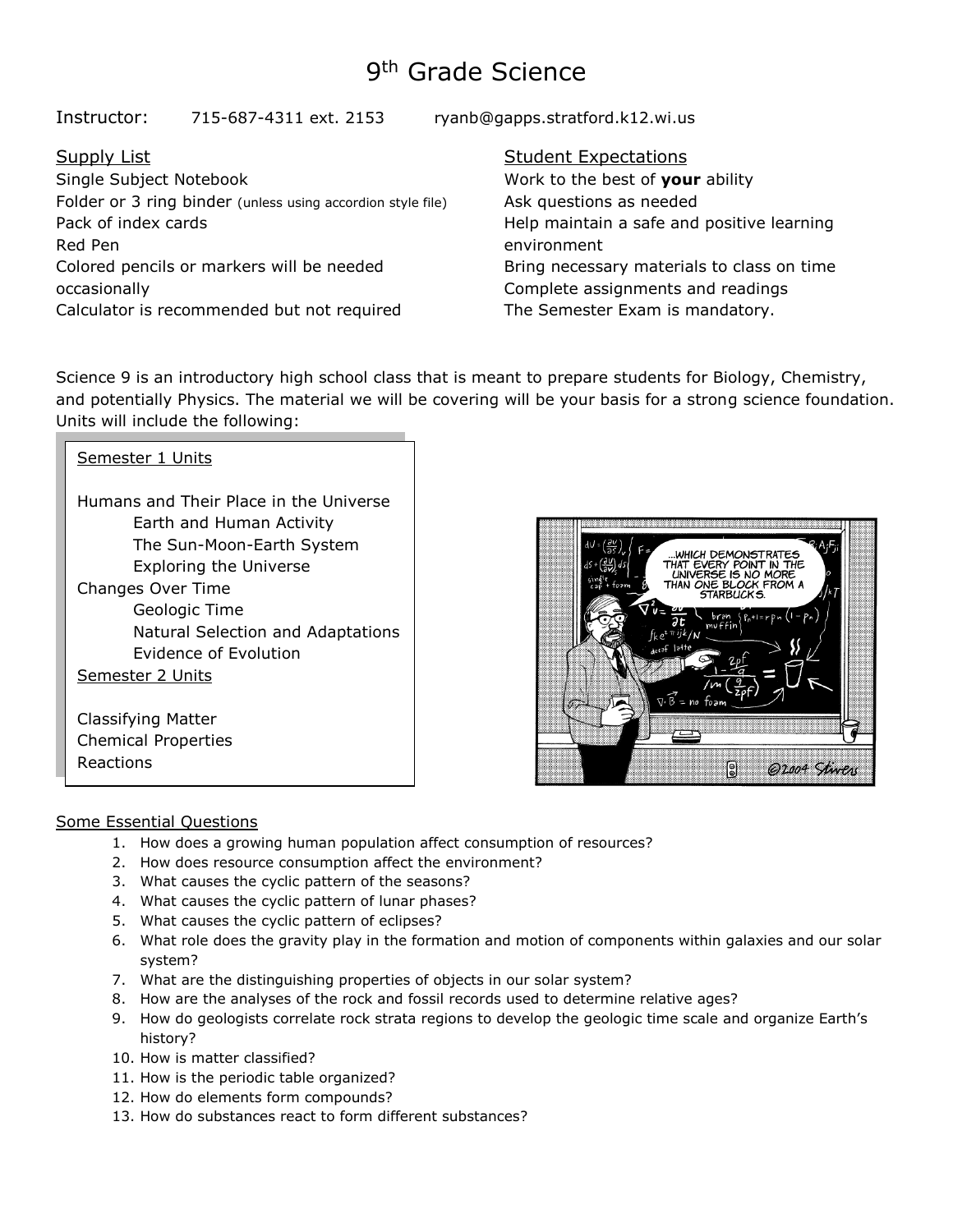# Absences

If you are absent, homework assignments must be handed in within 2 days of the absence. Please see me when you return to find out if you missed any assignments. **You are responsible for any notes that you may have missed.** If you know you will be absent, please see me ahead of time to make arrangements especially if it will be for an extended period of time. Quizzes or tests will be expected to be made up the day you return. These can be made up during study halls or before/after school.

#### Grading

#### **Quarter Grades Semester Grades**

75% Assessments 45% Quarter 1 20% Daily Work (assignments, labs, projects) 45% Quarter 2 5% Participation (workbook activities) 10 % Semester Exam

#### Late Work

All late assignments will be docked 10% regardless of how late they are.

#### Corrections:

Corrections can be made on daily assignments to improve your score. Scores can be raised up to 100%, but must be made before the test of the current chapter. Corrections need to have the page  $#$  where answer can be found with the correct answer to receive credit. **Take advantage of this opportunity!**

It is recommended that students keep all returned work to insure that it has been recorded properly. All assignments are recorded on Skyward and available for students and parents with the issued password. Students should collect and keep returned work in their folders for corrections, a study tool, and for verification of grades.

#### Tests:

All students will be expected to achieve a score of at least 70% on all tests and quizzes. If 70% is not achieved students will complete review activities and retake the assessment. The maximum score on any retake assessment is 80%. Retakes must be completed before the next chapter assessment. Other students may be allowed to retake the test if they also complete review activities. Enrichment activities may be planned throughout the year for students showing mastery of skills based on assessment scores.

#### Extra Credit

Only projects such as reports, posters, take-home labs are acceptable as extra credit and must be related to the current topic of study. Ideas are sometimes given in class, but students are encouraged to develop their own ideas. If unsure if your idea will work, ASK!

#### Academic Integrity

Copying of work, plagiarizing, or any other form of cheating does not help any student show understanding of concepts or prepare for the future. It will not be tolerated and any student caught doing so can expect one or more of the following based on teacher and administrative discretion.

- $\triangleright$  Re-do the work
- $\triangleright$  Re-do the work for partial credit
- ➢ Earn no credit for work
- ➢ Phone call/email to parent/guardian
- ➢ Referral to principal or Dean of Students